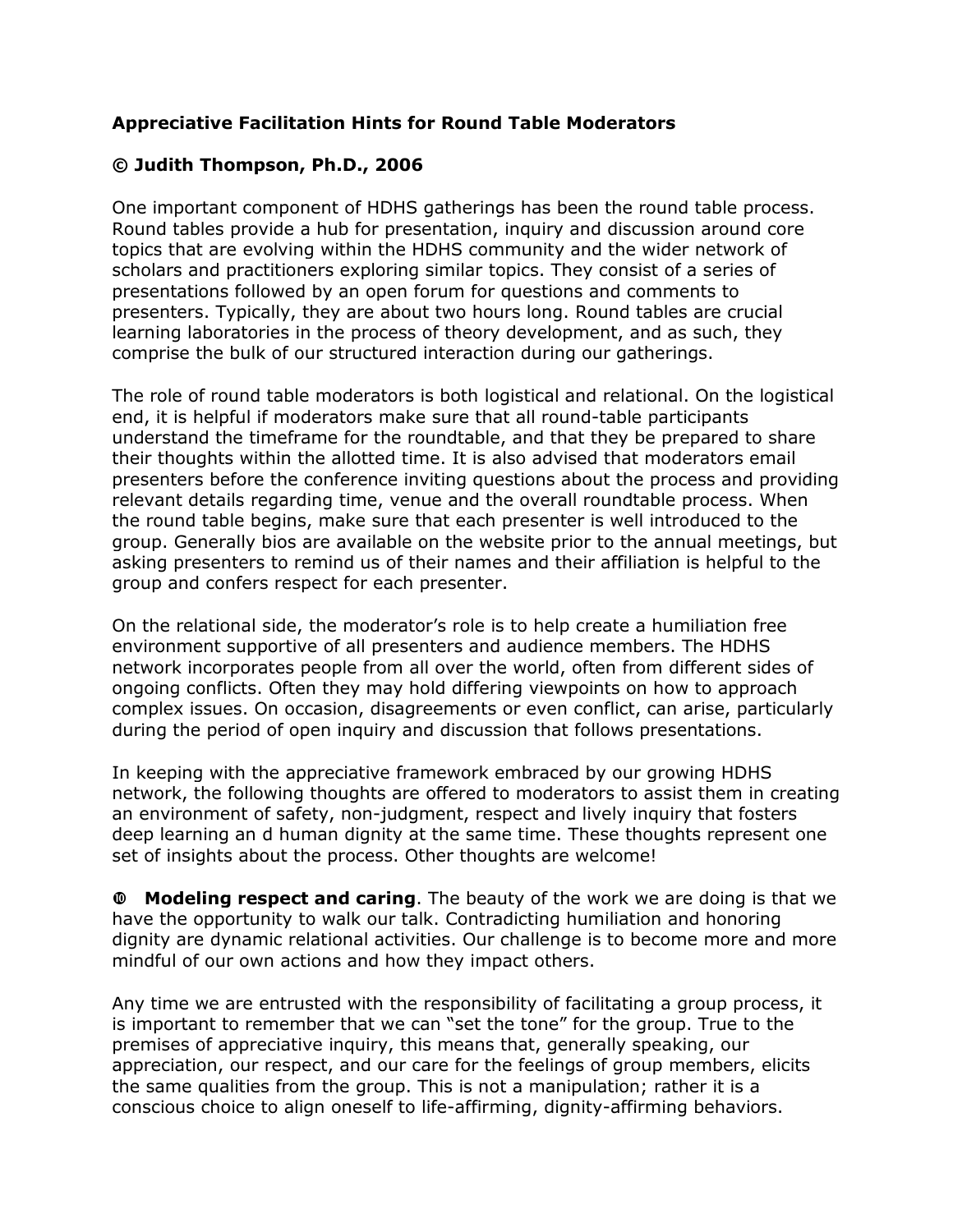Experience and our own intuitive knowing, tells us that when we treat others with respect, they respond in kind. Respect and caring show up in many ways. How we introduce people, our facial expression and tone of voice, eye contact (when culturally appropriate), ensuring equal time, and thanking people are all means for expressing respect and care.

**Paying attention.** Listen deeply to each speaker with interest and focus. One thing that is sure to humiliate (and we all know this from our life experience) is to offer our voice to a group and believe that others are not listening or paying attention. Keep your mind, your heart and your physical attentiveness (via body language and eye contact) on each presenter as they are sharing. Paying attention creates a feedback loop of creative mutuality. As a relational practice, paying attention is one half of a learning exchange wherein the listeners is open to receiving and integrating new information, and the speaker, feeling connected to the listener, offers her or his knowledge with enhanced confidence, often accessing a deeper flow of wisdom or understanding in the process.

**Staying present in the midst of the unexpected.** Due to the differing social and historic contexts represented at our meetings, and the complexities that often accompany these contexts, difficult emotions can arise between people, particularly if they come from areas of intractable and unresolved conflict. These are the unanticipated "curve balls" that can seem to create instability in the container that you've helped to foster through respect, caring and attention. Yet, conflict also means opportunity for all participants to be heard more deeply, and for the community as a whole to demonstrate its commitment to human dignity.

At times like this, the moderator can, once again, set a tone of respect and calm, assisting the group to explore the tensions in a spirit of curiosity and support rather than fear. Simple techniques like focusing on your breath can keep you in the present moment – where you need to be – rather than in reactivity or fear. This slows down your heart rate and moderates your physiological reactions, keeping you calm and more flexible to respond respectfully to the situation.

**Respectfully handling conflict.** When people are in conflict, try to stay connected with both or all parties, treating them with equal respect and maintaining ease and a sense of lightness. Often your own confidence that respectful struggle can be fruitful helps put people at ease. It may be useful to encourage people to use "questions of genuine curiosity" that aim at truly understanding another's perspective, not judging it.

If you sense that the group is gaining valuable depth from the discussion, and dignity is being honored, you may choose to suggest that the focus remain on the particular discussion at hand, asking others to hold their questions and comments unless they build on the topic being explored.

Sometimes as a moderator, you have to make a judgment call if you feel that conflict dynamics are replicating patterns of historic humiliation. This can be a delicate situation where you are looking to maintain a deep appreciation for all